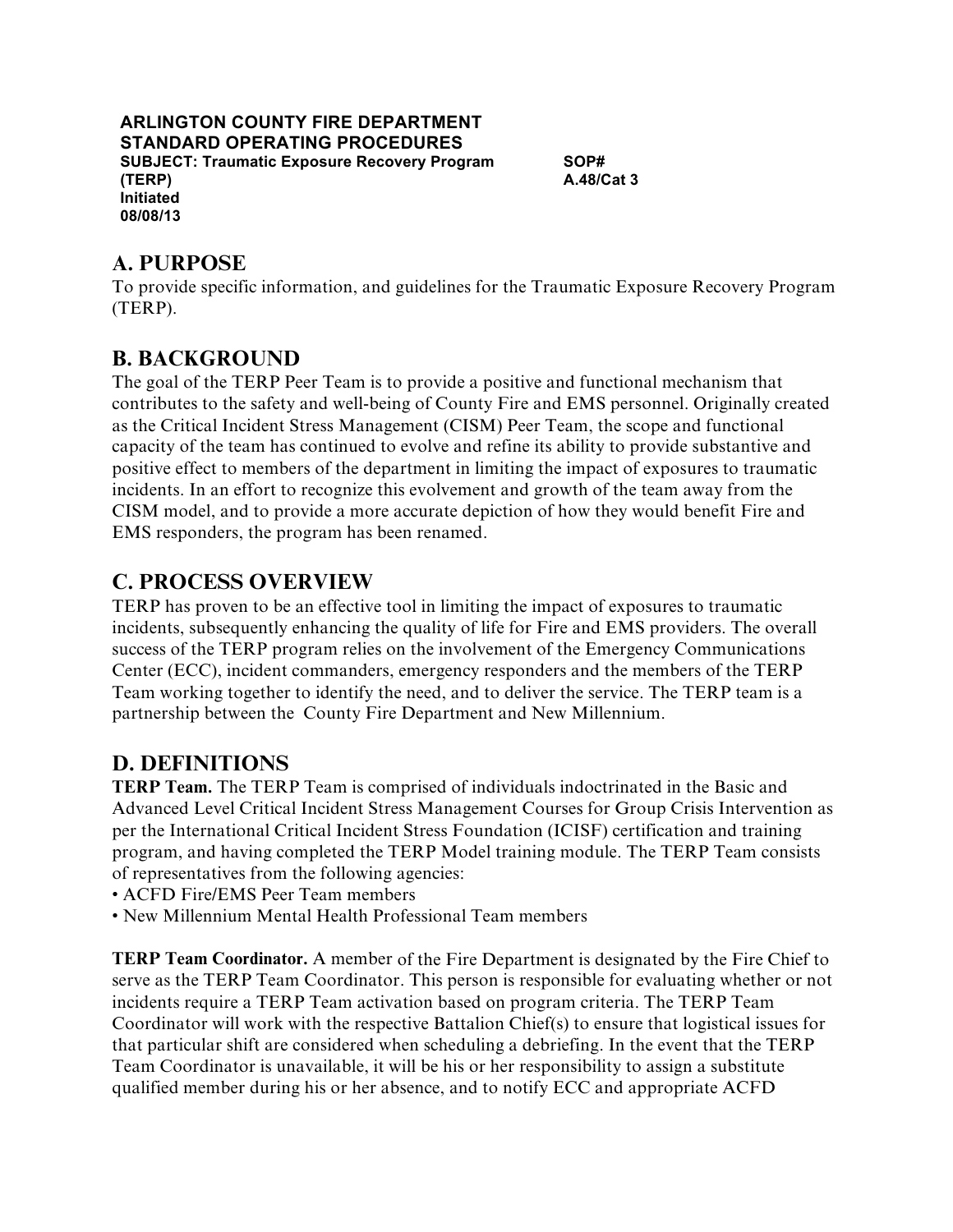members.

 **Mental Health Professional Team Member.** A mental health professional trained in TERP and serving on the team. These members are currently provided by contract with New Millennium. The mental health professional may recommend placing an individual off duty by notifying their respective Battalion Chief.

 **Debriefing Team.** The debriefing team will be composed of two or more ACFD Fire/EMS Peer Team members, and at least one New Millennium Mental Health Professional Team member. Members of the TERP Team will be selected to perform a debriefing of an incident.

 **Debriefing.** This meeting is a facilitated discussion amongst members with like exposures stemming from a specific traumatic event. It is led by a Debriefing Team and will generally last one to two hours. It is most effective when conducted within four to seven days of the incident. However, it has been proven to have a positive impact even if conducted a week or longer after the incident. Debriefing is deemed to be a highly confidential process; therefore, no documentation or record of the proceedings will exist.

 **Traumatic Exposures.** These incidents will be evaluated to determine the need for TERP activation based on which category they fall into. **Category 1** incidents, which are listed below, are deemed to have the highest potential impact and **will** require that the TERP Team Coordinator be notified. **Category 2** incidents, which are also listed below, are considered to have a high degree of potential impact as well, and **may** require that the TERP Team Coordinator be notified. The Incident Management Team (IMT) **shall be required** to evaluate the potential impact of an incident based on how it is categorized and have the TERP Team Coordinator notified when necessary. The means for initiating activation of the TERP Team will be covered later in this SOP.

 **NOTE:** The Categories specified below are not to be considered "all inclusive" as to the potential traumatic exposures members may be subjected to. It is imperative that every member be diligent in safeguarding themselves and each other by identifying and addressing significant stress reactions or behaviors when observed.

#### a. Category One

- Serious injury or death of infant(s) or children.
- Violent death to person(s) with significant visual impact.
- Mass casualty incident(s).
- Line of duty injury or death of co-worker.
- Incidents lasting extended periods with unfavorable outcomes.
- Suicide of a member's family member or co-worker.
- Multiple homicides within a community.
- Fatal fires.
- Any incident involving multiple fatalities.
- b. Category Two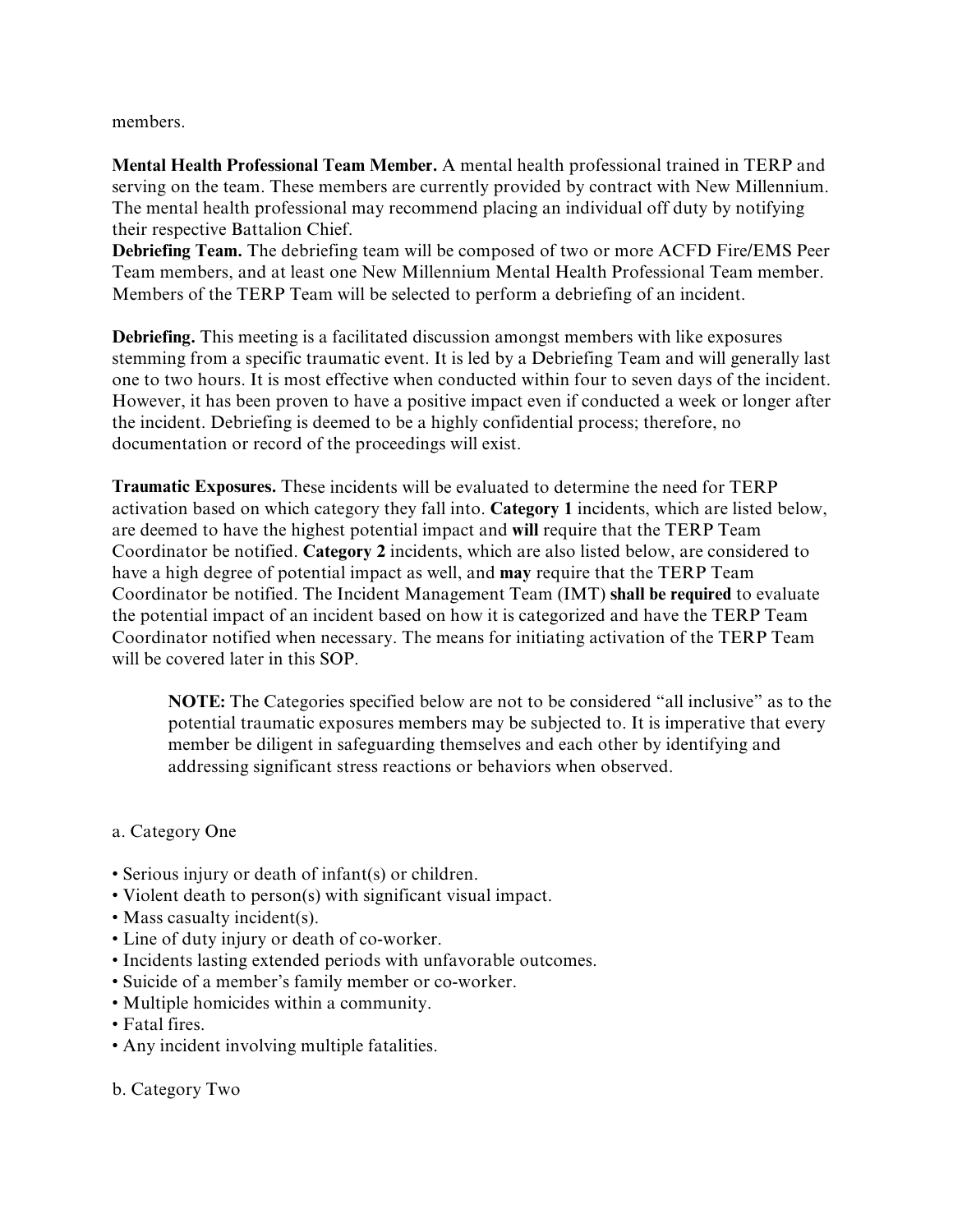- Single victim homicides.
- Multiple significant injuries.
- Extreme traumas.
- Threat of serious harm to a responder or their crew members.
- "Near Miss" of a responder or their crew members.
- Cumulative exposure from repeated call types for the same members.

 **In-Station Rehabilitation.** A 20-40 minute respite period immediately following a traumatic exposure event to allow the affected crew an opportunity to collect themselves (rehydrate, shower, or take in sustenance), and to initiate notification of the incident to the TERP Team. The need to place units out of service for this rehab will be at the discretion of the company officer and/or the on duty Battalion Chief, and will require that the TERP Team Coordinator is notified so that a debriefing can be scheduled.

 **NOTE:** An incident may still generate the need for a debriefing even if the in-station rehab is not utilized. This will be decided at the discretion of the TERP Team and/or the incident management team.

#### **E. RESPONSIBILITIES AND PROCEDURES**

 **1. TERP Team Activation:** Activation of the TERP Team begins with a request for notification being sent through the chain-of-command and/or to ECC which will result in the TERP Team Coordinator or designated representative, being contacted. Ideally, the incident management teams will identify the need for activation of the TERP Team as weighed by the traumatic exposures criteria listed. However**, any member of the fire department may initiate notification** of the TERP Team. The member should first consider submitting the request through the chain- of-command, but alternatively may opt to contact a peer member from the TERP Team directly. Outside of normal business hours, weekends and holidays the Incident Commander or Duty Chief may have ECC contact the TERP Team Coordinator.

 **2. Debriefing Attendance:** Selection of individuals for attendance at any debriefing will be based on like exposure to potentially traumatic incidents. This will be determined through evaluation of incident specifics by the IMT and/or a TERP representative. Attendance for those members/crews selected to attend is mandatory, however their participation is voluntary.

 **3. Recordkeeping and Documentation:** While no record of TERP Team activations will be kept, deemed to be a **potential** exposure by documenting it in the Fire Records Management System (FRMS). The *critical incident* designator is found in the *actions taken* drop down list and **must**  be checked by the reporting officer. Even if no TERP process results from exposure to a specific it will be the responsibility of the company officer or the medic in charge to identify any call incident, it still needs to be documented in the FRMS.

#### **F. GENERAL**

**1.** To maintain the proficiency and viability of the TERP Team, members will meet monthly.